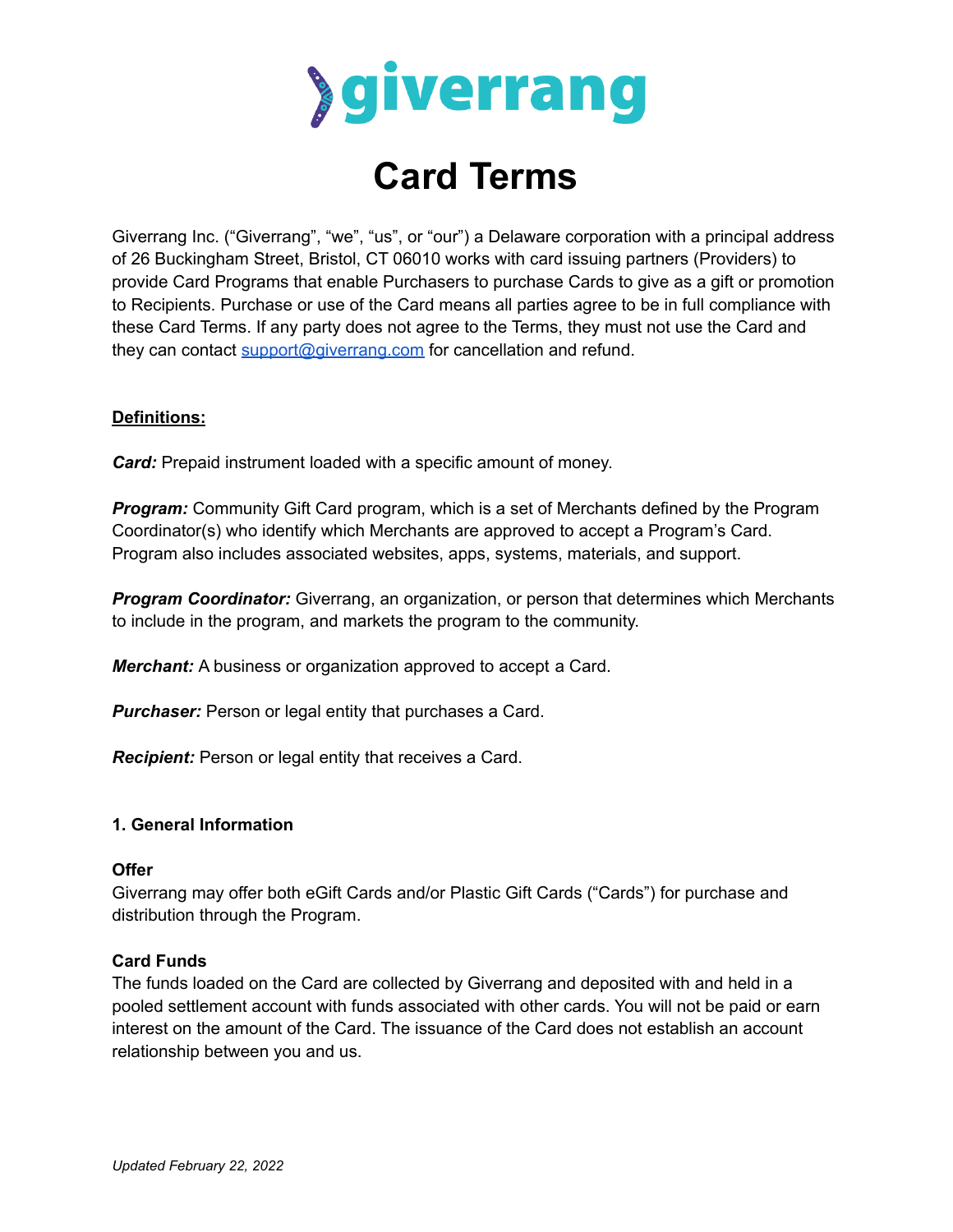

The Card is not a credit card and can be used only for the amount of money loaded onto the Card. When you use the Card, the amount available on the Card will be reduced by the amount of each purchase until it reaches zero.

The Card is subject to the fees and expirations set forth in Section 13 of this Agreement. The Card may also be subject to deductions required by law, including deductions, if any, resulting from the escheat of Card funds under applicable state laws governing unclaimed property. You may not add any funds to the Card. Your ability to make purchases with the Card will end when the Card amount reaches zero.

# **Card Use**

Cards are for use to purchase goods and services only at Merchants who are approved in the Program at the time the cardholder is attempting to spend the Card. Attempts to use a Card at unapproved Merchants will be declined. The Merchant, not Giverrang, is the seller of the goods and services for which a Card may be redeemed and is solely responsible for redeeming any Card you purchase or are given.

#### **Program Roster**

The Program Coordinator reserves the right to add or remove Merchants where the Card can be redeemed at any time. Your Card may not be usable at all Merchants. You agree that you will not use the Card at any unapproved or unauthorized Merchants.

#### **Card Ownership**

Once purchased, the Card is the property of the Purchaser. When more than one person or entity contributes towards the purchase of the Card, it is the responsibility of the Purchaser to manage the contributed funds for purchase, refunds, or who may make the Card available to a Recipient (who may also be the Purchaser, to whom these Terms also apply) by any delivery means such as social networking websites, email, text message, postal mailing, or other physical media for hand-delivery.

#### **Receiving a Card**

Recipients may be informed that a Purchaser has shared a Card with them by electronic or physical means. Purchaser represents that they give permission to Giverrang to communicate their Card to Recipient via email, text, postal mail, or other means made available by Giverrang. The Card delivery method may include third party Program-related delivery methods, such as sponsor or re-seller distribution.

#### **Reminders**

Giverrang may send periodic reminders to Recipients via email, text, or other means to redeem their gift.

# **2. Transactions and Limits on Transactions**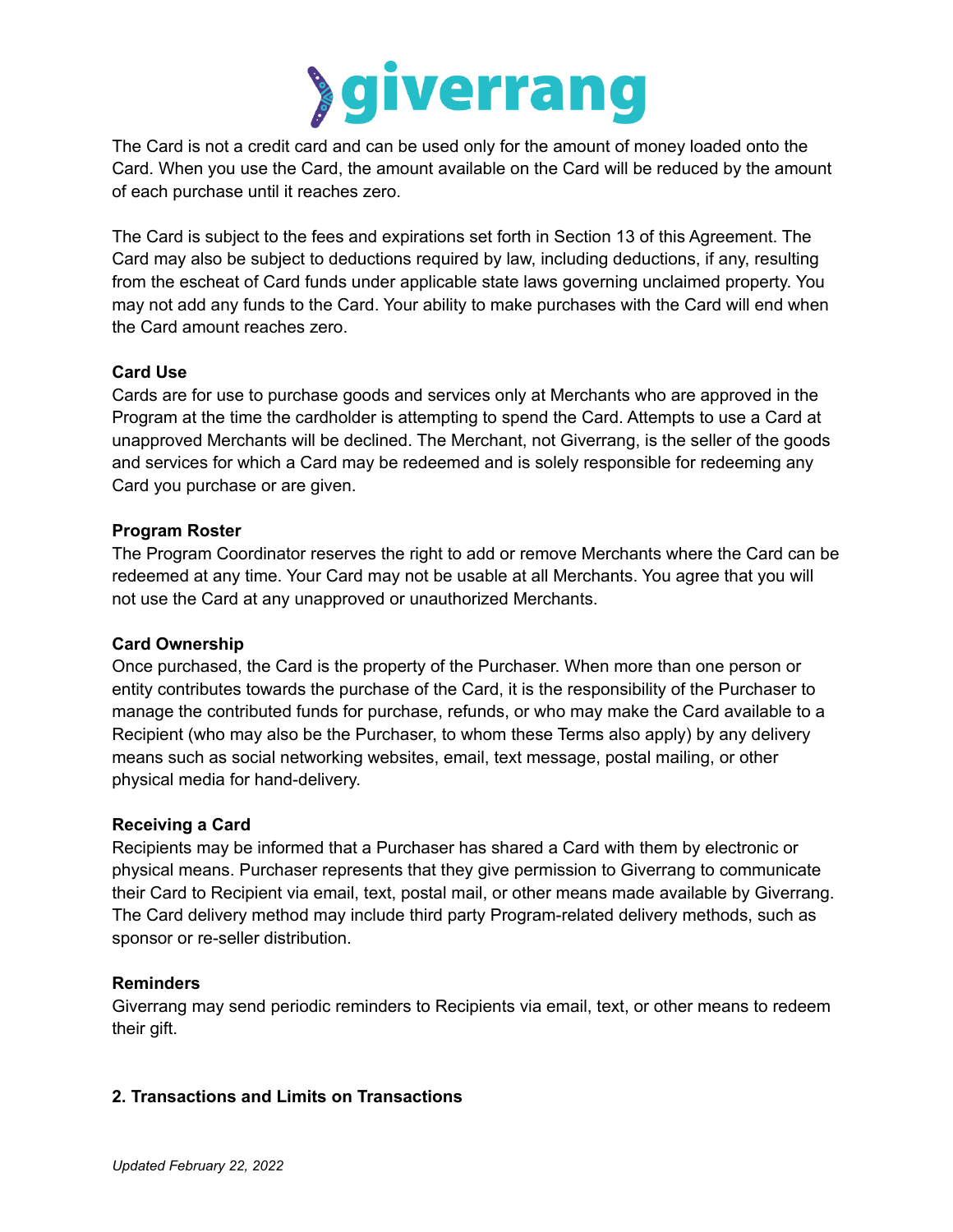

#### **Transactions**

You may use the Card to purchase goods and services only at approved Merchants in the Program. The Card is multi-use and the balance will be decremented upon each use until all funds are spent. For information about the Program and Merchants, please visit the Program website, which may be identified by typing the Card ID into the Card search field on [mylocalgiftcard.com](https://mylocalgiftcard.com). You can also call toll-free at 1-888-295-0360 or contact the Program Coordinator directly.

You agree that we are not responsible for goods or services purchased with the Card, and we are not responsible if any Merchant refuses to accept the Card or for any other actions of the Merchant.

#### **Insufficient Funds**

If you attempt to use the Card for a purchase amount that is greater than the amount on the Card, your transaction will be declined. However, if the purchase amount is greater than the amount on the Card, most Merchants will allow you to pay the difference with alternative methods. You should ask the Merchant to split the transaction ("Split Tender") so that you pay the remaining portion of the transaction that exceeds the Card balance by another method such as a different credit card or cash. You must inform the Merchant before beginning your transaction if you wish to pay a portion of the purchase amount using the Card. Giverrang is not responsible for Merchants who are unable to process Split Tender transactions and you may not be able to use a Card at a Merchant unable to process Split Tender transactions.

#### **Stopping Payment**

You do not have the right to stop payment on any transaction originated by the use of the Card. Stopping payment on a Card may result in permanent revocation of your rights to use Giverrang, termination of the Card without warning to the Recipient, and in some cases we may dispute a chargeback or initiate legal action. If there is an issue with your Card, please contact [support@giverrang.com](mailto:support@giverrang.com) for assistance or call toll-free at 1-888-295-0360.

#### **Refusal of Transactions**

Giverrang reserves the right to refuse to process a transaction for any reason.

# **Limitation on Transactions**

For security reasons, we may limit the amount or number of transactions you can make on your Card. Giverrang is under no obligation to honor all purchase requests and may also ask for supplemental information such as an email, phone number or other identifying information to complete a purchase. Further, the amount of time Giverrang needs to evaluate and complete or reject a purchase of a Card is neither specified nor guaranteed. We encourage you to retain receipts as a record of transactions. You may need a receipt in order to verify a transaction with us or the Merchant.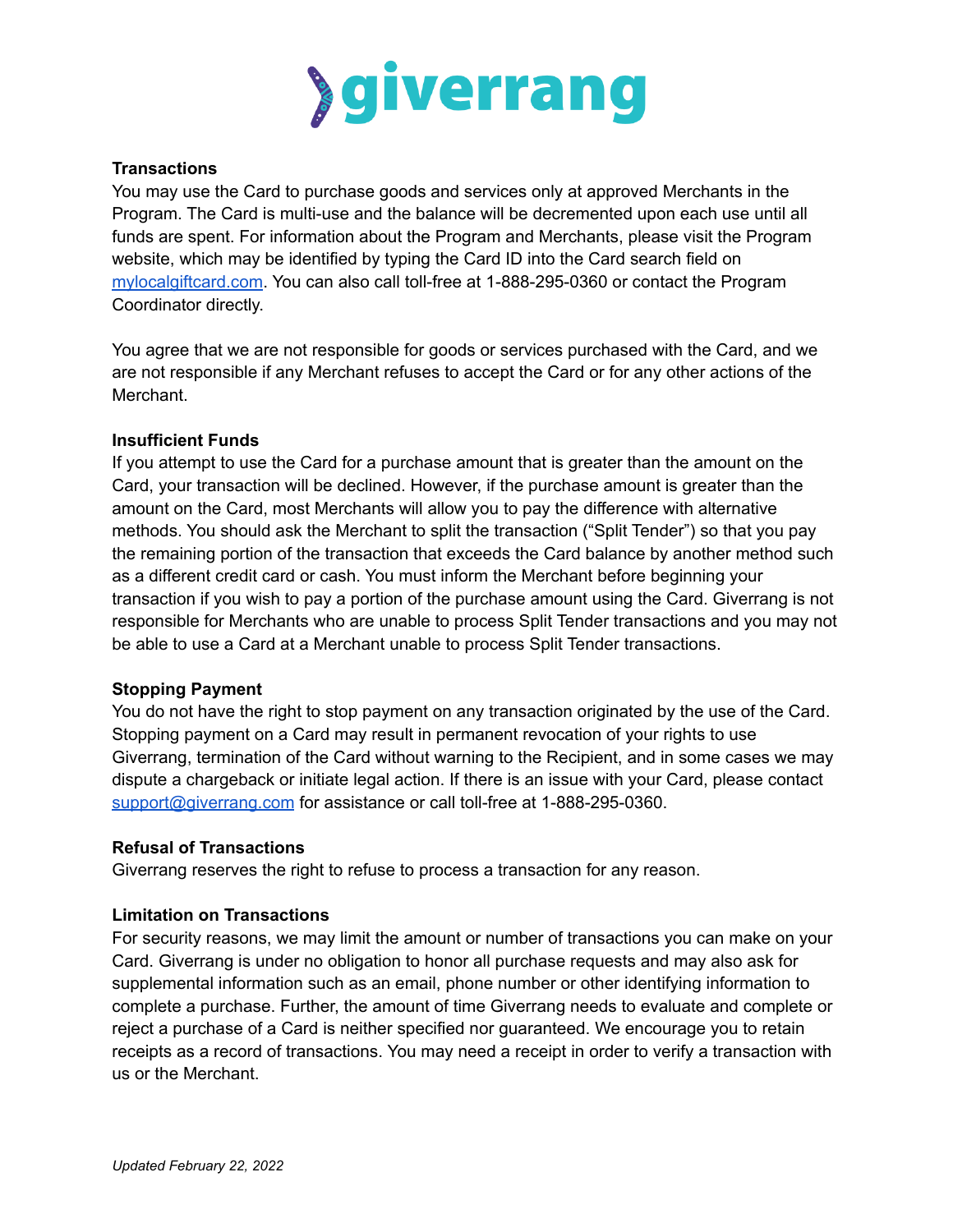

#### **Cash Transactions**

The Card does not permit any type of cash transactions. The amount on the Card, including a small or de minimis balance, will not be redeemable for cash except in states that require card issuers to Cash Out a Card balance. In this case Giverrang and not any Merchant or third party Program Coordinator, is responsible for fulfilling the Cash Out request.

# **3. Delivery & Responsibility**

#### **Card Delivery**

Successful Card delivery may be affected by many factors including spam filtering, the Recipient not noticing electronic notifications, unreachable postal address, and other system failures. Although we make our best effort to deliver Cards, Giverrang does not guarantee delivery of Cards to Recipients. If you suspect your Card has not been received, contact [support@giverrang.com](mailto:support@giverrang.com) for further assistance.

#### **Incorrect Recipient**

Giverrang is not liable for a Card mistakenly shared with an incorrect Recipient or for any use of the Card by an unintended Recipient.

#### **Incorrect Program**

Giverrang is not responsible for a Card that is mistakenly purchased for a Recipient that was not of the intended Program.

#### **Merchant Responsibility**

Any error in processing a Card such as failing to deliver goods or services, overcharging a transaction, or failing to record a refund are the responsibility of the Merchant and must be settled between Recipient and Merchant. Merchant is responsible for the accuracy of any displayed information they provide a Program including offers, location, or availability.

#### **Knowing Your Balance**

It is important to stay updated on the balance of your Card at all times. You may check the remaining amount on the Card at any time at no charge by visiting [mylocalgiftcard.com](http://www.mylocalgiftcard.com) or calling toll-free at 1-888-295-0360. The Maintenance Fee described in Section 13 will reduce and may exhaust the entire Card amount. Merchant may not be able to query this balance.

#### **Unclaimed Funds (Escheat)**

If our records show that you have not used the Card within a time period set by state law, the amount remaining on the Card may become unclaimed property subject to escheat under state unclaimed property laws. If the amount remaining on the Card becomes unclaimed property subject to a state unclaimed property law, we will be required to escheat the available balance to the state in an amount and at the time required by the state law. At that time, you may lose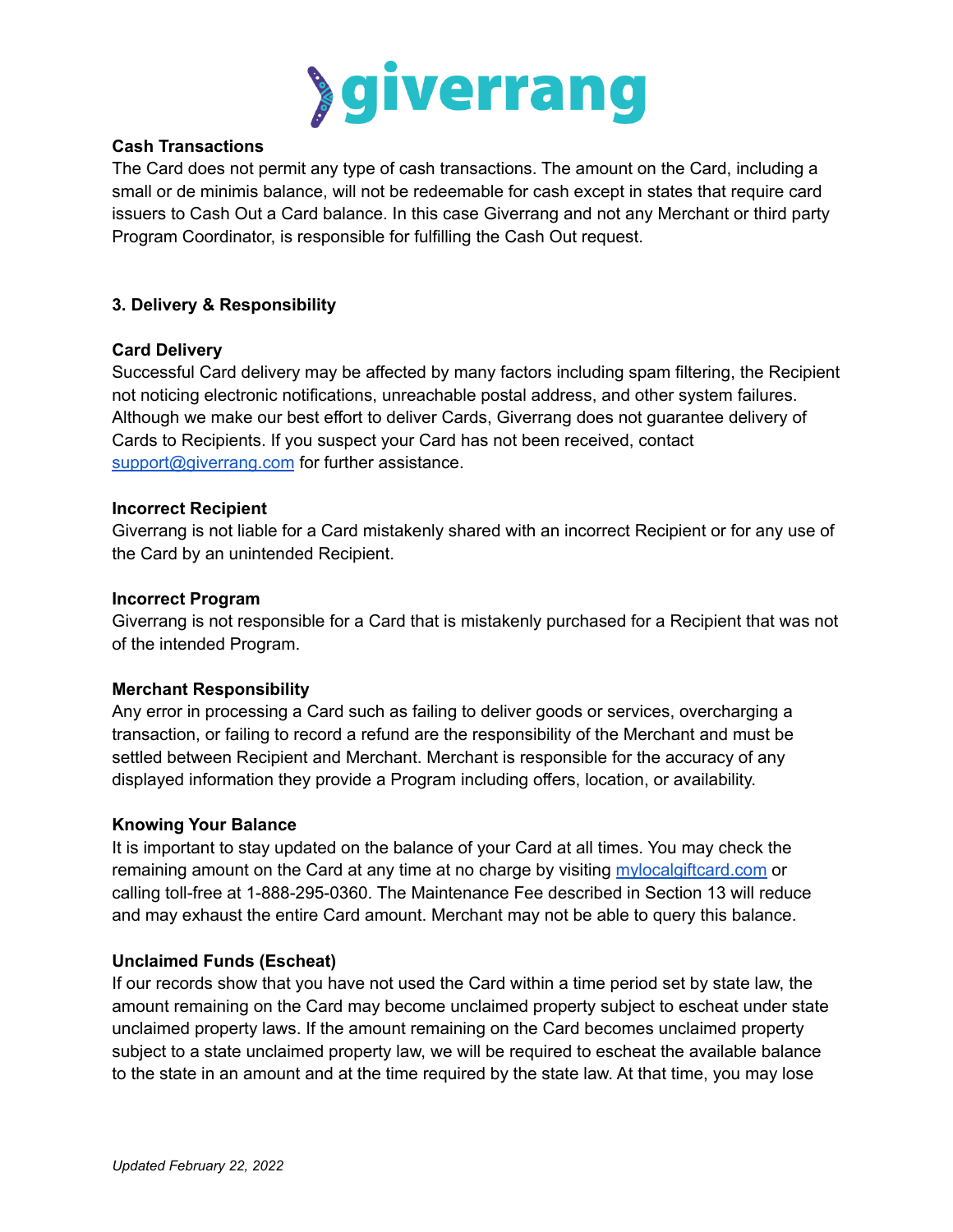

the ability to use the Card. If escheat occurs, you may inquire about the status of the Card funds by emailing [support@giverrang.com](mailto:support@giverrang.com) or calling toll-free 1-888-295-0360.

# **Legal Transactions**

You agree that you will only use the Card for transactions that are legal and comply with our Prohibited [Merchants](https://giverrang.com/static/docs/prohibited-merchants.pdf?cache=20211215) Policy. You agree that we may decline transactions we believe may be illegal or in violation of Giverrang's Terms and Policies. You also agree that if we do not decline a transaction, we are not liable to you if you engage in an illegal transaction.

# **Use Limits**

You agree that you will not use the Card to pay tips or gratuities, to make recurring payments, to make pre-authorized transactions (prepaying for a hotel stay, a car rental, or at the pump for gas or other similar transactions) where the actual or final amount of the transaction is unknown at the time the Card is authorized for use. You may add tips to a transaction if those tips are pre-authorized by the merchant *at the time of payment*. You agree that a purchase made by you may not be authorized or settled by us unless it complies with these Terms. The Card may be canceled, repossessed, locked or revoked at any time without prior notice. The Maintenance Fee may be assessed on a locked or revoked Card.

# **Overdrafts**

The amount on the Card will be reduced by the amount of your transactions, plus applicable Maintenance Fees. Any transaction that will create a negative amount (overdraft) on the Card is not permitted and will generally be declined. However, if an overdraft on the Card does occur, you agree to pay us the amount of such overdraft, plus a \$15 overdraft fee. You agree that we may lock or revoke the Card without notice if we do not receive funds from you in the full amount.

# **Authorized Use of Card**

If you authorize someone else to use the Card, you will be responsible for any transactions initiated by such person(s) with the Card even if you intended to limit that person's use of the Card to a particular amount or particular time. You agree to keep the Card in a safe place, and to report any suspected unauthorized use of the Card immediately to [support@giverrang.com](mailto:support@giverrang.com) or toll-free at 1-888-295-0360.

# **Merchant Reward Offers**

A Merchant may represent, list or advertise special offerings available to customers who may be either Purchasers, Recipients, or simply visitors to a web page or other communication that Giverrang may host. These offerings may require the customer to use a specific Card or mention a code or take some other action in order to receive something of value from the Merchant. The Merchant is solely responsible for honoring the special offers and Giverrang assumes no responsibility for accuracy in any way of the offering, including its availability period, description, availability or suitability for any purpose.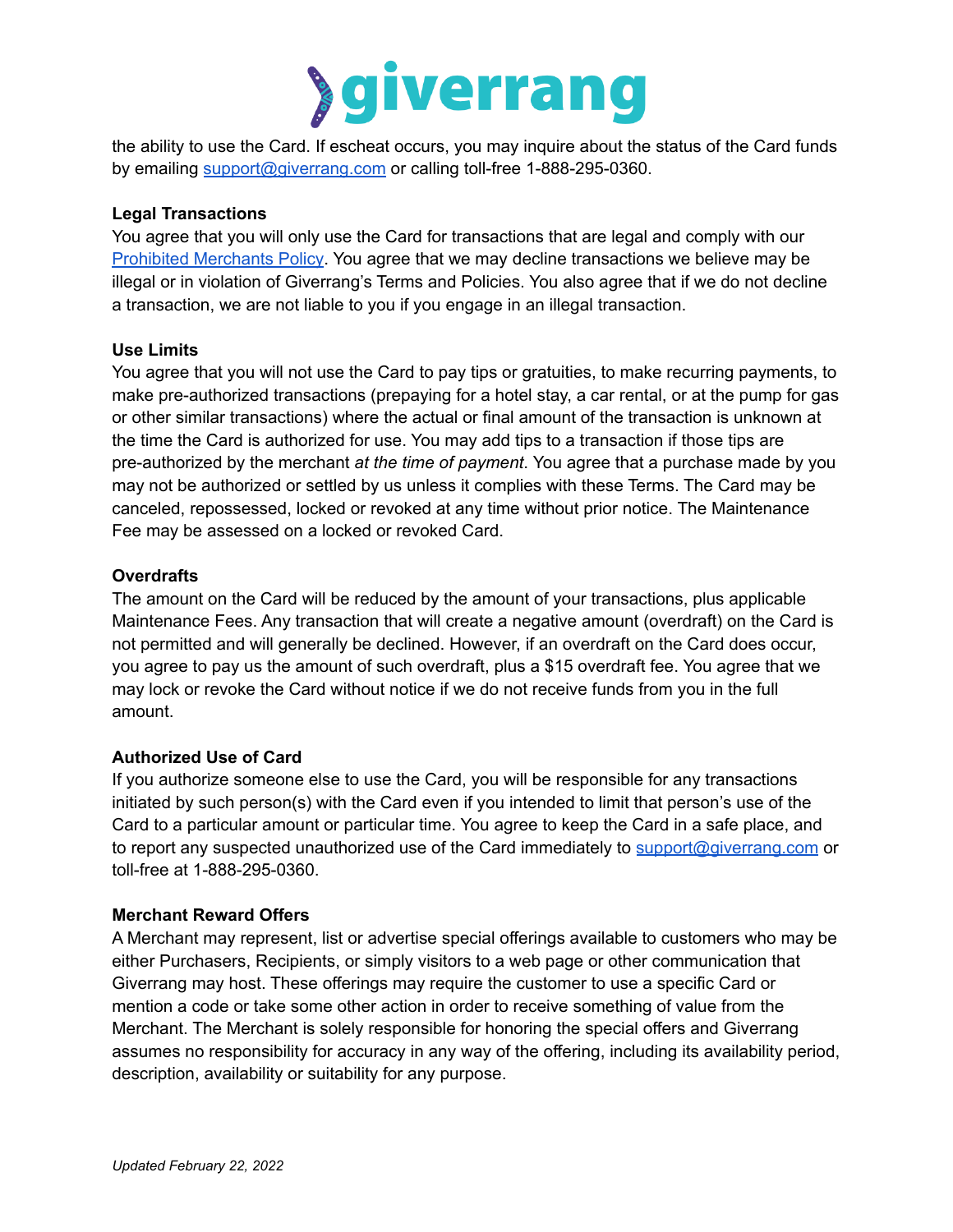

#### **4. Refund, Cancellation & Exchange Policy**

#### **Refunds**

Giverrang is happy to refund reasonable return requests, as determined by Giverrang. Purchasers may request a refund within 30 days of purchase and must present receipt, order confirmation, Card ID, or other purchase identifiers to help confirm the purchase and to initiate the refund. Giverrang will refund any unspent Card funds to the Purchaser's original payment method within 30 days of the request.

# **Canceling a Card**

A Purchaser may upon request, and at Giverrang's sole discretion, cancel a Card if the Card was sent to an incorrect Recipient or contains other errors, or for any other valid reason. Once the card is canceled it will be processed as described in the Refunds Subsection above.

Giverrang may, in its sole discretion, also cancel a Card without notice and (if applicable) refund a Card if the Card was determined by Giverrang to have been purchased fraudulently, if the purchase of the Card was rescinded by the Purchaser in any way after the Card was issued, if the Card was reported as lost or stolen, or for any reason subject to applicable law.

Giverrang will not be liable for failed transactions by Recipient when Card has been canceled, and when canceled, a Card ceases to be redeemable by the Recipient.

#### **Exchanges**

A Recipient may request that a Card be made exchangeable for a Card of a different Program than the program indicated on their Card if a valid reason is presented (such as Recipient moving to a new address). Recipient should contact [support@giverrang.com](mailto:support@giverrang.com) for exchange requests, which will be honored at Giverrang's sole discretion. Partially used Cards may not be exchanged, and some Cards may not be exchangeable in any circumstance.

At Giverrang's sole discretion, a refund to the original payment method or other means may be offered in cases where a Program is unable to redeem a Card. Giverrang cannot guarantee that Merchants will always accept a valid Card for redemption or that Merchants listed either at the time of purchase or the time of redemption are still approved in the Program or in business. If continuous redemption attempts are refused in a Program, contact Giverrang at [support@giverrang.com](mailto:support@giverrang.com) where we may offer you an exchange or refund or other remedy at our sole discretion.

#### **Merchant Refunds**

If you are entitled to a refund by a Merchant the return policy of the Merchant at which the Card was used is the applicable return policy. You will resolve disputes directly with the Merchant on purchases made using the Card and returns thereof, and if you receive a refund relating to a Card transaction, you agree to accept a credit to the Card as the method of refund. These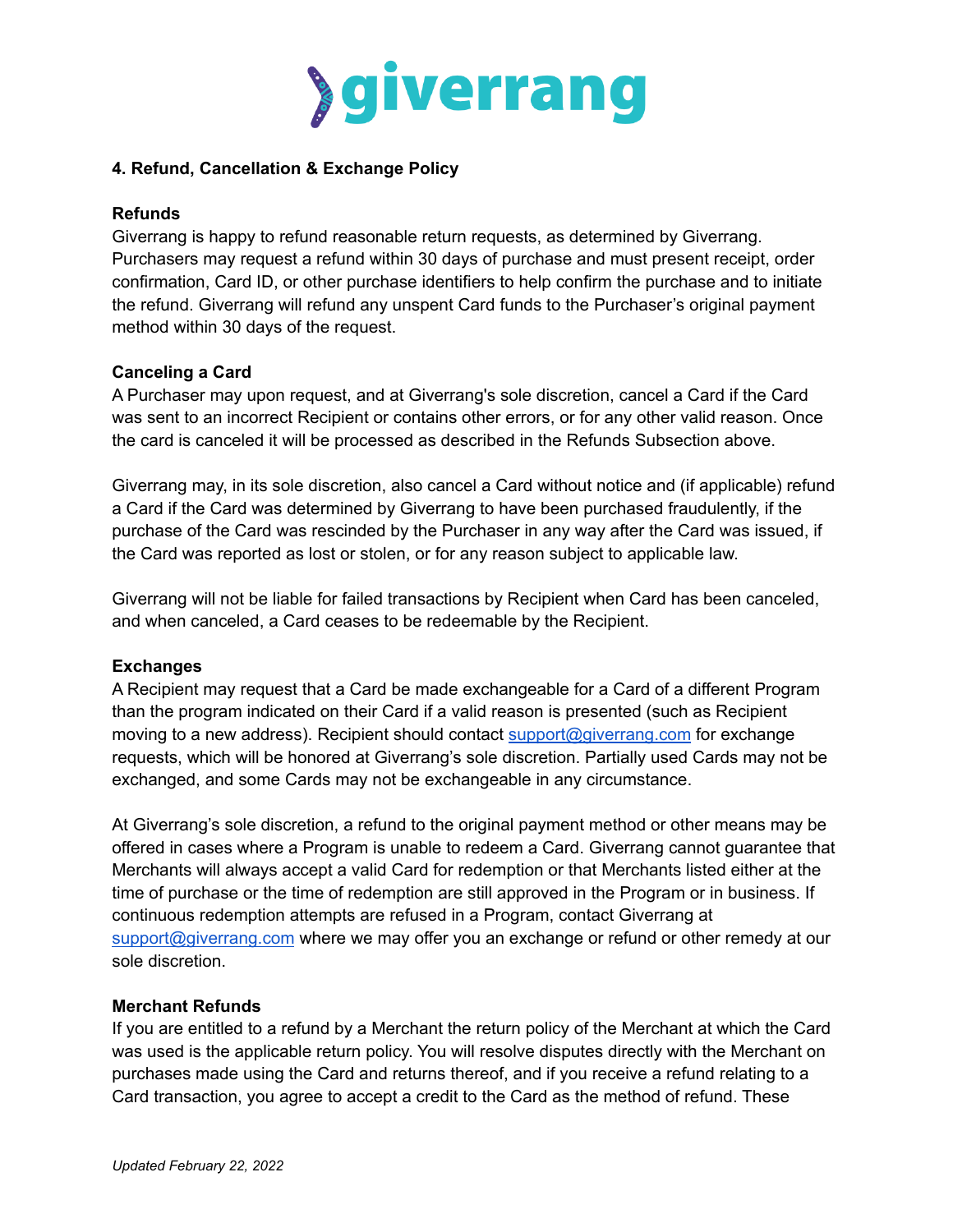

returns may not take place immediately and in some cases, may not be done properly and Giverrang has no control over when or how a Merchant credits a Card, and such credits may take a number of days to finalize. A credit to a zero balance Card will reinstate the Card. If after making reasonable attempts you suspect a credit has not been properly applied to your Card by a Merchant, contact Giverrang at [support@giverrang.com](mailto:support@giverrang.com) and we will try to work with the Merchant to correct the problem, but the ultimate responsibility of processing a refund correctly lies with the Merchant.

# **5. Lost, Stolen, or Damaged Card**

If you believe that the Card has been lost or stolen email [support@giverrang.com,](mailto:support@giverrang.com) call toll-free at 1-888-295-0360 from 6 am to 6 pm EST, or write us by postal mail to: Giverrang, 26 Buckingham Street, Bristol, CT 06010.

Subject to acceptable proof of Card ownership, we will make reasonable efforts to lock a lost or stolen Card from further use. If you notify us promptly of a lost or stolen Card and we are able to lock it from further use, you will not be liable for any further transactions associated with the lost or stolen Card.

You may request a replacement Card for a lost, stolen or damaged Card. A replacement Card will not be issued unless you present adequate proof of purchase, the receipt with a confirmation number, 10-digit Card ID, or the damaged Card (in the case of a damaged Card, you must also provide your full identification). Requests to replace a Card may be denied by Giverrang or the Program Coordinator, in the event we or the Program Coordinator suspects fraudulent or unlawful activity or improper Card use. If a replacement request is approved, a new Card will be issued and activated in the amount remaining on the Card, if any, at the time of the replacement. You may be charged a Replacement Card Fee described in Section 13. The Maintenance Fee, described in Section 13 of this Agreement, will be assessed on Cards through the date, if any, when a replacement Card is issued. Replacements may take up to 30 days to process.

Giverrang may be able to assist in some cases of lost or stolen cards, but Giverrang cannot guarantee that we will be able to assist you.

# **6. Giverrang's Liability; Limitation of Liability; Error Resolution Procedures**

# **a. Giverrang's Liability**

If we do not complete a transaction arising from the use of the Card on time or in the correct amount according to these Terms, we will be liable for your losses or damages. However, there are some exceptions. We will not be liable, for instance: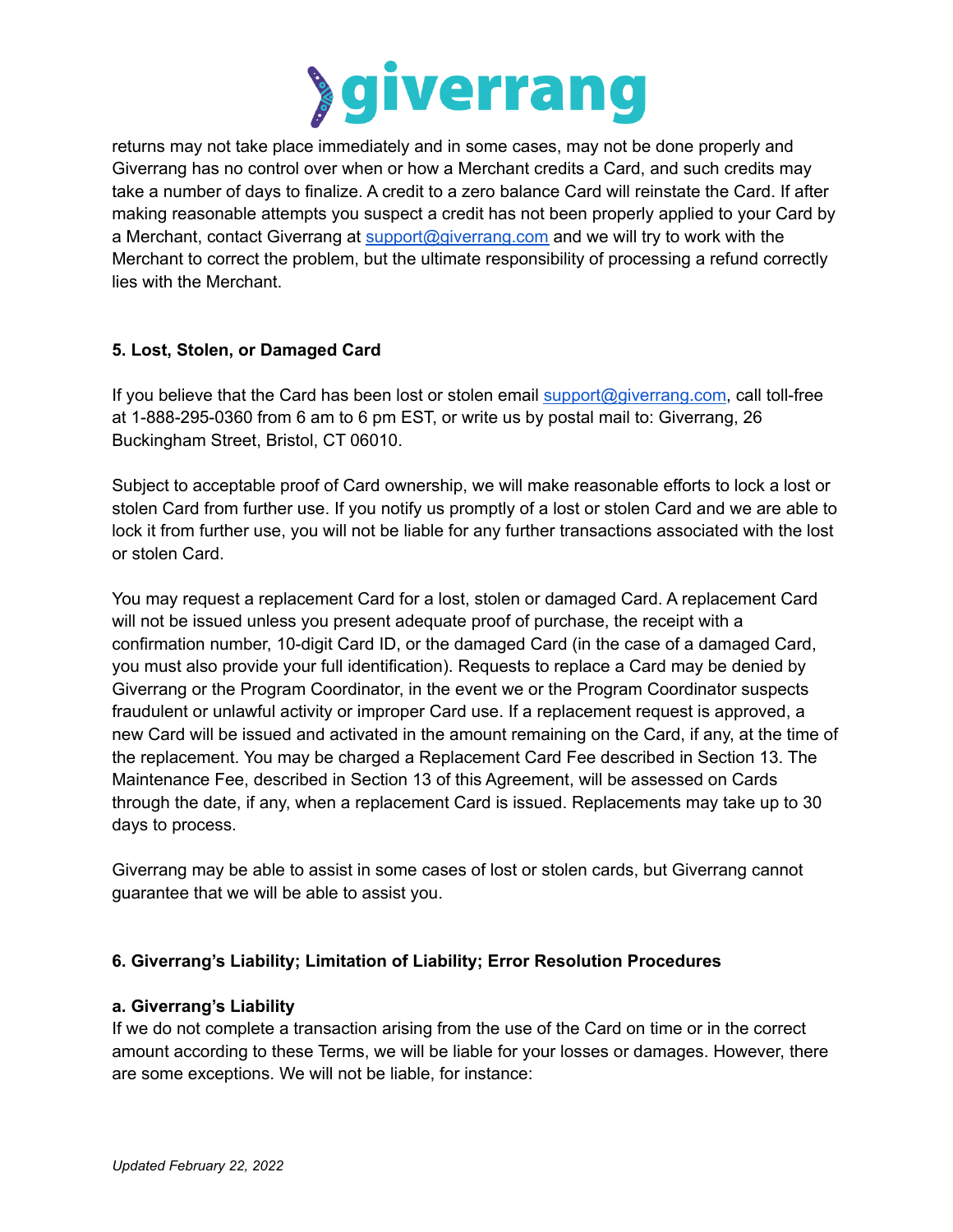

(i) if, through no fault of ours, the amount on the Card is insufficient to complete the transaction; or

(ii) if the point-of-sale terminal was not working properly and you knew about the breakdown when you started the transaction; or

(iii) if circumstances beyond our control (such as power outages, equipment failures, fire or flood) prevent the transaction, despite reasonable precautions that we have taken; or (iv) if the Card has been reported to be, or suspected of being, lost or stolen, and we have taken action to prevent transactions with the Card; or

(v) if there is any mistake or accounting error in relation to your Card. If any such error does occur we will make best effort attempts to remedy the error.

# **b. Limitation of Giverrang's Liability for Unauthorized Transactions**

Our liability is limited to reimbursing you for the amount of an unauthorized transaction, up to the amount on the Card immediately before the unauthorized transaction occurs. However, we will only be liable for any such amount after you have notified us that the Card has been lost or stolen and if we were able to lock the Card from further use. For example, if you are unable to provide us with the Card ID or other information that allows us to identify the Card, then we will be unable to lock the Card. We are not liable for any claims of special, indirect or consequential damages.

# **c. Error Resolution Procedures**

In case of errors or questions about your transactions email [support@giverrang.com,](mailto:support@giverrang.com) call toll-free at 1-888-295-0360, or write us by postal mail to Giverrang, 26 Buckingham Street, Bristol, CT 06010. Call or write as soon as you can in case of errors or questions about transactions arising from the use of the Card. We must hear from you no later than 60 days after the date of the transaction in question. Be prepared to:

(i) Tell us your name and Card ID

(ii) Describe the error or the transaction you are unsure about, the date of occurence, and explain as clearly as you can why you believe it is an error or why you need more information. (iii) Tell us the dollar amount of the suspected error. If you tell us orally, we may require that you send us your complaint or question in writing within 10 business days. We will determine whether an error occurred within 10 business days after we hear from you and will correct any error promptly. If we need more time, however, we may take up to 45 days to investigate your complaint or question. If we decide to do this, we will credit the Card within 10 business days for the amount you think is in error, so that you will have the use of that amount during the time it takes us to complete our investigation. If we ask you to put your complaint or question in writing and we do not receive it within 10 business days, we may not credit the Card.

For errors involving Cards issued less than 30 days prior or point-of-sale transactions, we may take up to 90 days to investigate your complaint or question. For Cards issued less than 30 days prior, we may take up to 20 business days to credit the Card for the amount you think is in error.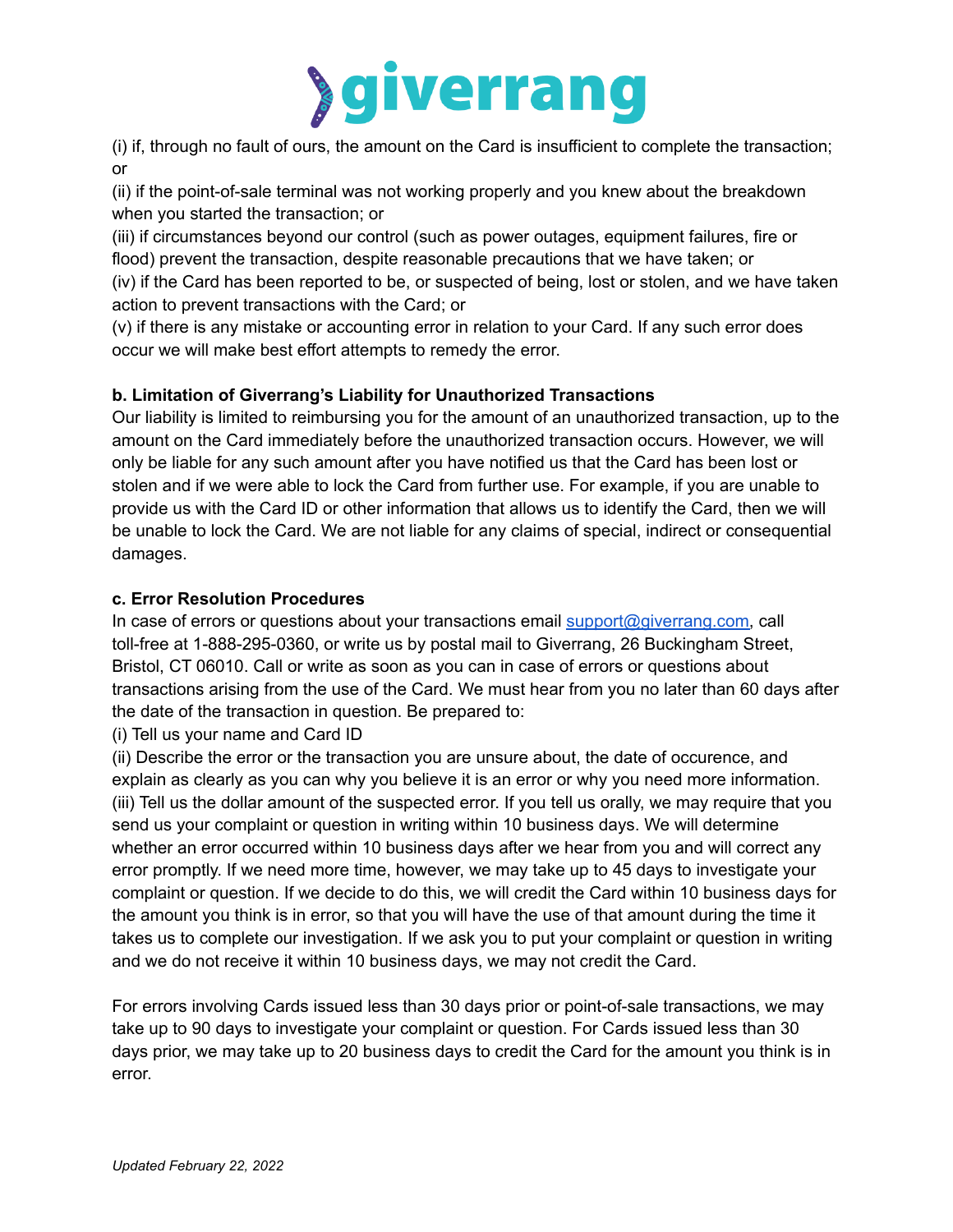

We will tell you the results within three business days after completing our investigation. If we decide that there was no error, we will send you a written explanation. You may ask for copies of documents that were used in the investigation.

We reserve the right to correct the Card balance if we believe that a clerical, billing or accounting error has occurred.

# **7. Disclosure of Information to Third Parties**

From time-to-time, subject to any applicable financial privacy laws or other laws or regulations, we may provide information about you and the Card to our Providers, Program Coordinators, or third parties. We may provide information about you and the Card

(a) to anyone who we reasonably believe is conducting a legitimate credit inquiry, including without limitation, inquiries to verify the existence or condition of a Card for a third party such as a lender, Merchant or credit bureau;

(b) in response to any subpoena, court or administrative order, or process which we believe requires our compliance;

(c) in connection with collection of indebtedness or to report losses incurred by us;

(d) in compliance with any agreement between us and a professional, regulatory or disciplinary body;

(e) in connection with the potential sale of business by any of us or our Providers;

(f) to carefully selected Providers who help us meet your needs providing or offering our services; and

(g) as otherwise provided or allowed by law. We also may collect information about you and take actions necessary to verify your identification.

You agree that we may disclose information to any third party about the Card when such information is aggregated with other information and does not specifically identify you.

# **8. Recording and Monitoring Telephone Calls**

The telephone calls between you and us or our Providers may be recorded or monitored. We need not remind you of the recording or monitoring before each call unless we are required to do so by law.

# **9. Governing Law; Severability**

These Terms will be governed by the laws and regulations of the United States and, to the extent not so covered, by the laws and regulations of the State of Connecticut. A determination that any part of these Terms is invalid or unenforceable will not affect the remainder of these Terms. All provisions of these Terms are void where expressly and to the extent prohibited by applicable law. In the event that any provision of these Terms shall be determined to be illegal or unenforceable, that provision will be eliminated or adjusted to the minimum extent necessary so that these Terms shall otherwise remain in full force and effect and enforceable.

# **10. Termination of Program and Access**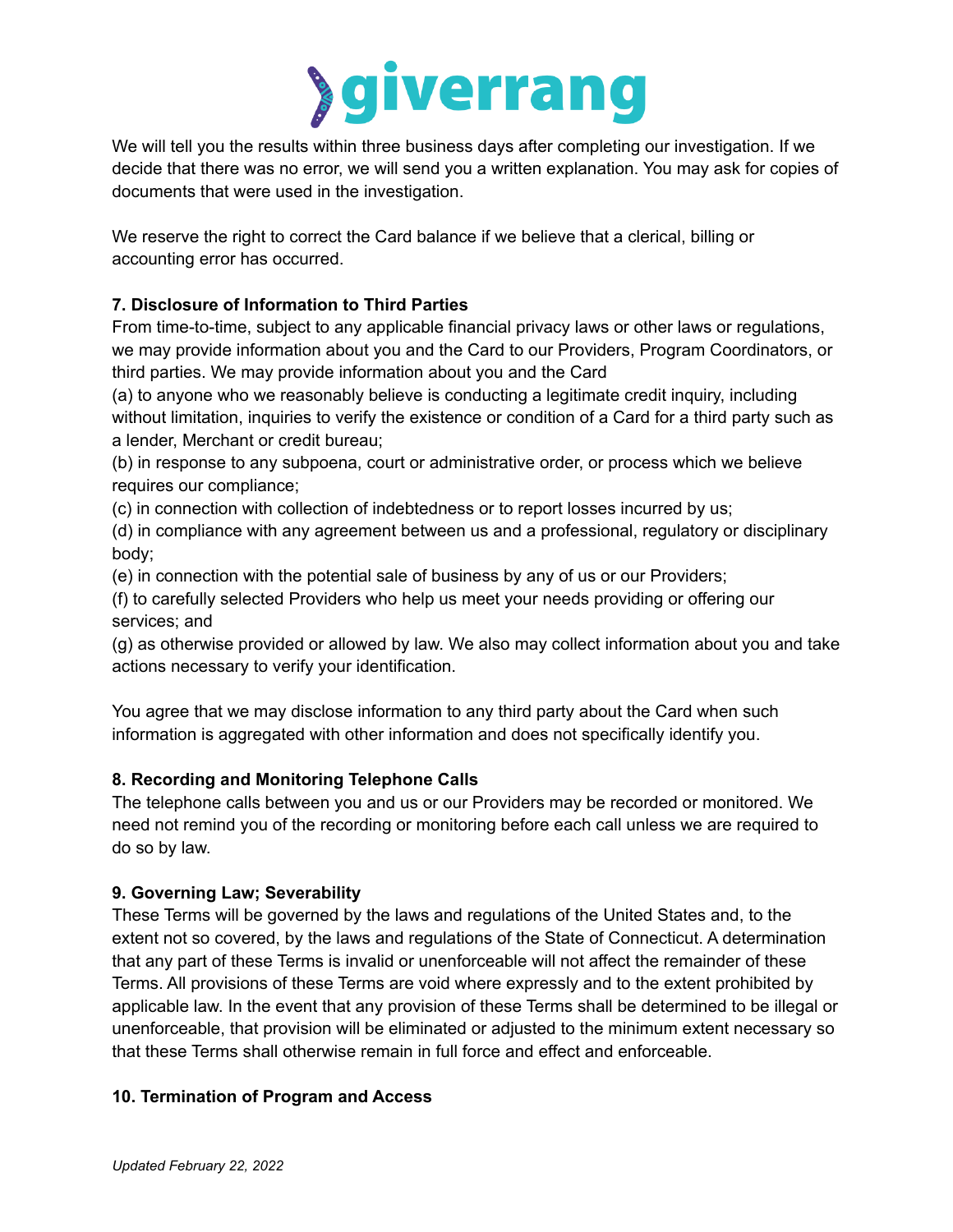

We have the right to terminate the Card Program at any time. If we have terminated the Program and the Card can no longer be used, you may surrender the Card and redeem the remaining amount on the Card for a refund by following the steps outlined in the Refunds Subsection of Section 4. Until the Card is surrendered, the monthly Maintenance Fee described in Section 13 will continue to apply.

Giverrang is also free to terminate (or suspend access to) your use of the Card, for any reason in our discretion, including your breach of these Terms. Giverrang has the sole right to decide whether you are in violation of any of the restrictions set forth in these Terms. Card termination may result in destruction of any data associated with your Card If your Card is terminated, you may lose the ability to access the balance and Card data and/or use any Cards or refunded or exchanged credit.

All provisions of these Terms shall survive termination. For example, all of the following will survive termination: any obligation you have to pay us or indemnify us, any limitations on our liability, any terms regarding ownership or intellectual property rights, and terms regarding disputes between us.

# **11. Assignment**

We may assign, without recourse, our duties and obligations as issuer of the Card to another entity.

# **12. Valid Thru Date (Card Expiration)**

The Card will be unusable after the valid thru date stated on the Card. The valid thru date is not an expiration date on the Card funds. The Card funds will be temporarily unavailable after the valid thru date until you obtain a free replacement Card. You may present and exchange the unusable card at no charge for a replacement Card, which will be activated in the amount remaining on the Card at the time of the exchange. Replacements may take up to 30 days to process. For inquiries about exchanging an unusable card email [support@giverrang.com](mailto:support@giverrang.com) or call toll-free at 1-888-295-0360.

# **13. Expirations and Fees**

# **Funds Expiration**

Except where prohibited by law Card funds will expire in 5 years. In certain states unused funds may escheat to the state after some time, which may be before the 5 year Card expiration. Please refer to the Unclaimed Funds Subsection in Section 3 for further guidance.

# **Rewarded Funds Expiration**

If you receive a Card or Card funds for free as part of a promotion by law the rewarded funds are considered "promotional" in nature and may be subject to expiration. Please be sure to